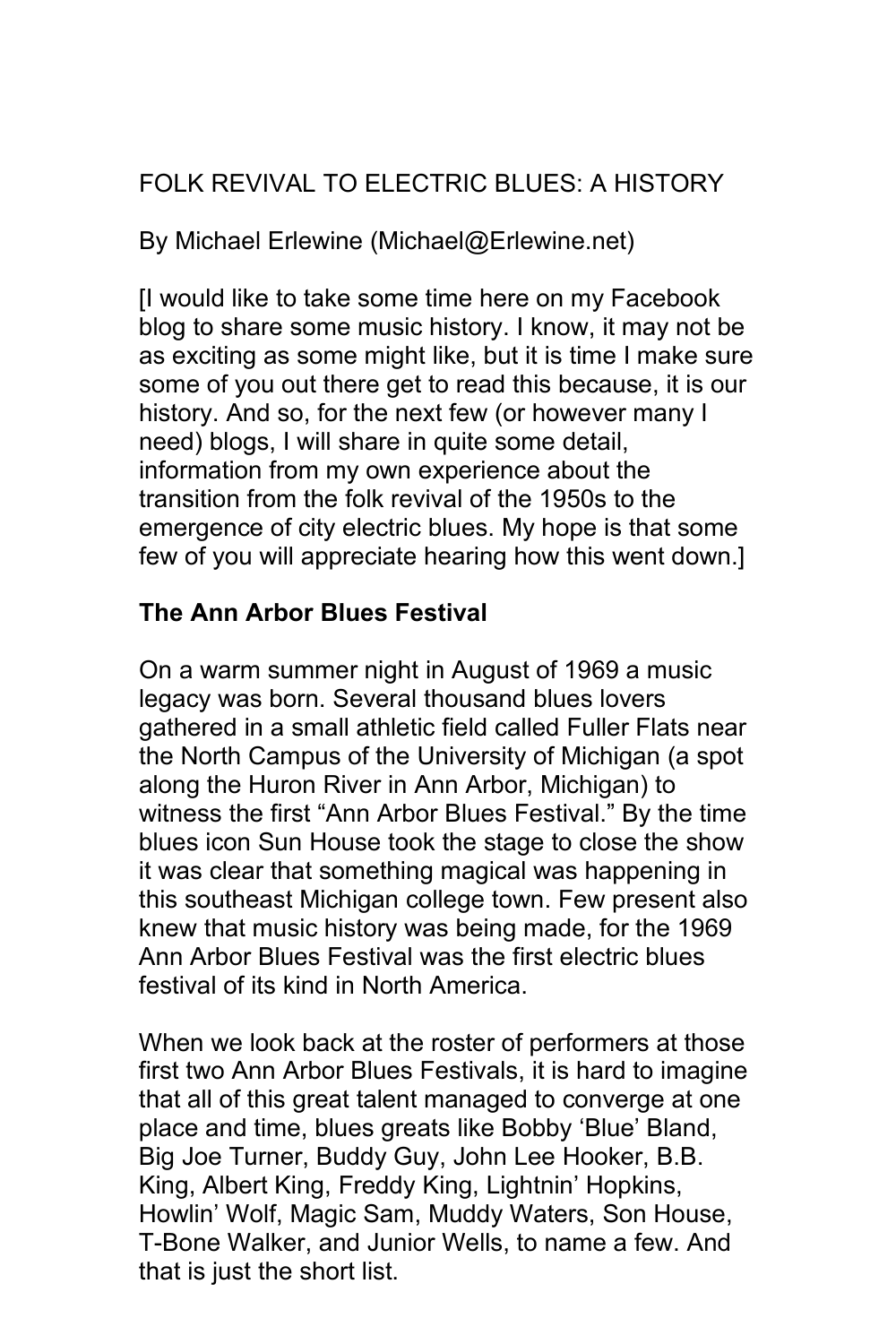## **How I Happened to Be There**

Before I begin, let me tell you something about why I happen to be writing this and how I got involved with these landmark festivals in the first place. It is simple: those first two Ann Arbor Blues Festivals changed the course of my life forever.

Sometimes I think of myself as similar to the lead character in the movie "Forest Gump," always on the edge of history, witnessing, but never quite front and center, never in exactly the right place at the right time. However, when it comes to those first two blues festivals in Ann Arbor, I was there AND then, onehundred percent. Those festivals were life-altering events for me, a pivotal point in deciding who I was going to be and what I would do in my life. Let me give you a quick idea what I was about back then.

In 1968, when that first blues festival was being organized, I was part of the only blues band in the area. The "Prime Movers Blues Band" first came together in the summer of 1965, the same summer that the Grateful Dead formed in San Francisco. This was a time of real cultural change across the country. I was studying and learning to play Chicago-style blues 24x7. It was my passion.

We hooked up with the blues festival organizers pretty much by default: we were the only band in the area that knew anything about modern city blues. We had been to Chicago years before and seen all the blues greats live, not to mention: you couldn't keep us out of that festival for the world. This festival was like a dream come true for me, a chance to see my idols, these great blues players up close and right here in my own home town. Who could ask for more?

My brother Dan and I volunteered (we probably forced ourselves on the organizers) and ended up being put in charge of feeding all the performers and making sure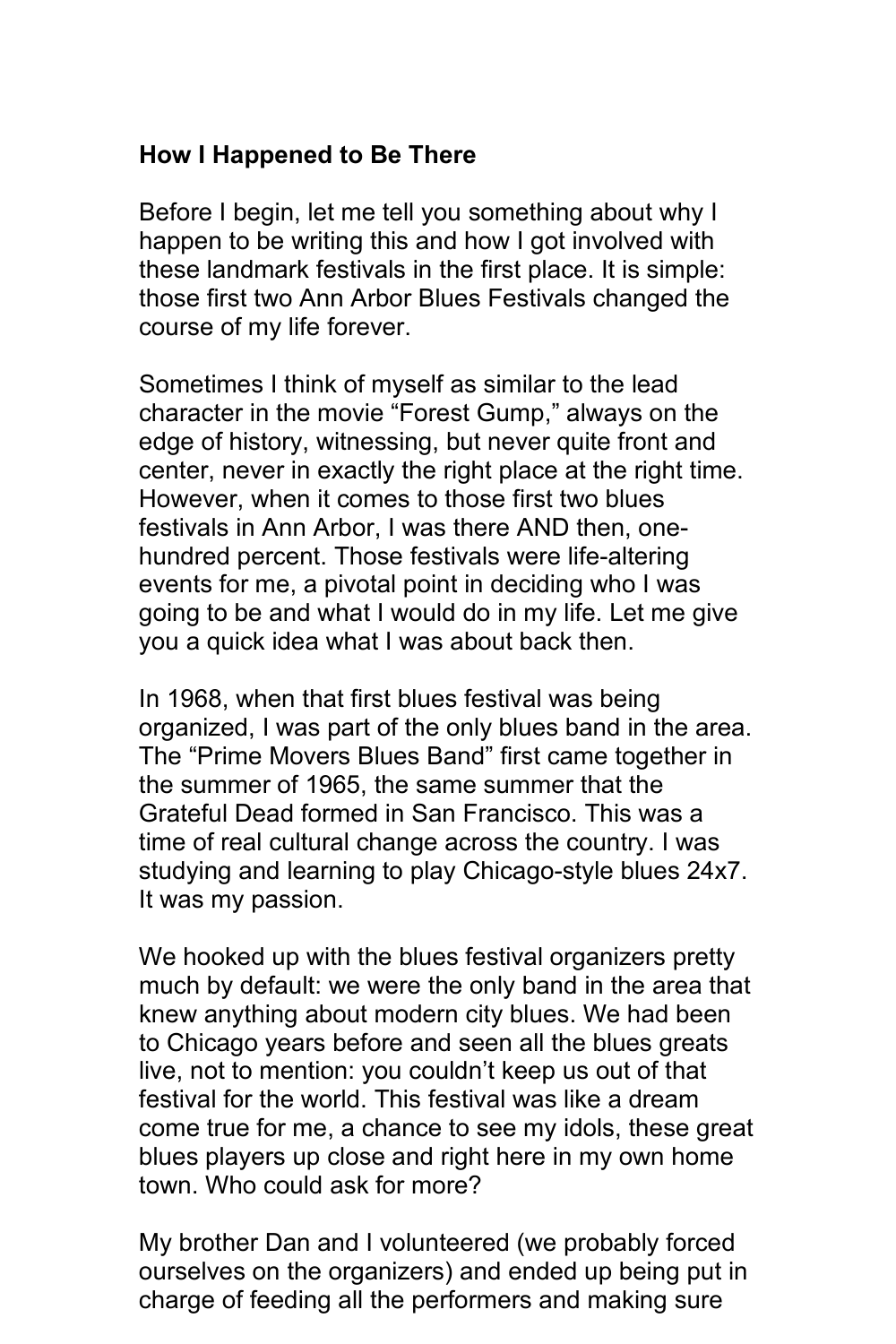they had drinks. Trust me, providing drinks proved to be 'key' in gaining access to these players. The opportunity to meet our heroes was way beyond anything we could have imagined on our own.

And to put the icing on the cake, I ended up officially interviewing (on reel-to-reel tape) almost every blues artist and sideman at the festival - scores of them. Later in my life, the experience of putting all that interview information together led to my becoming something of an archivist of music data in general and I eventually founded and built the All-Music Guide (allmusic.com), which today is the largest database of music reviews, bios, tracks, and information on the planet. So, you can see what I mean when I say that these festivals were life-changing for me. They gave me direction. Now you know how I fit into all of this, so let's move on.

In this writing, I have two stories to tell. One of course is the importance of those first two Ann Arbor blues festivals, how they came about, who was involved, and the artists that played there – the music itself. The second story I want to share with you has more to do with my experience of how white America first became aware of electric-city blues music and, as you will see, the two are to some degree interdependent.

### **A Short History of Blues Festivals**

To appreciate the uniqueness of those first Ann Arbor Blues Festivals, some historical context may be helpful. Blues as a genre did not always have festivals. Although some blues was included in many of the early folk festivals, it was almost exclusively of the acoustic 'folk-blues' variety, more of an add-on than a featured style at folk festivals like those held in Newport Rhode Island. It was the 'folk' in folk-blues that was what most people came to hear, not the blues. The "blues" was just a feeling that the folk-blues held for many of us and was not recognized as the genre it is today, at least not by folkies like me. Until the late '60s, modern, electric,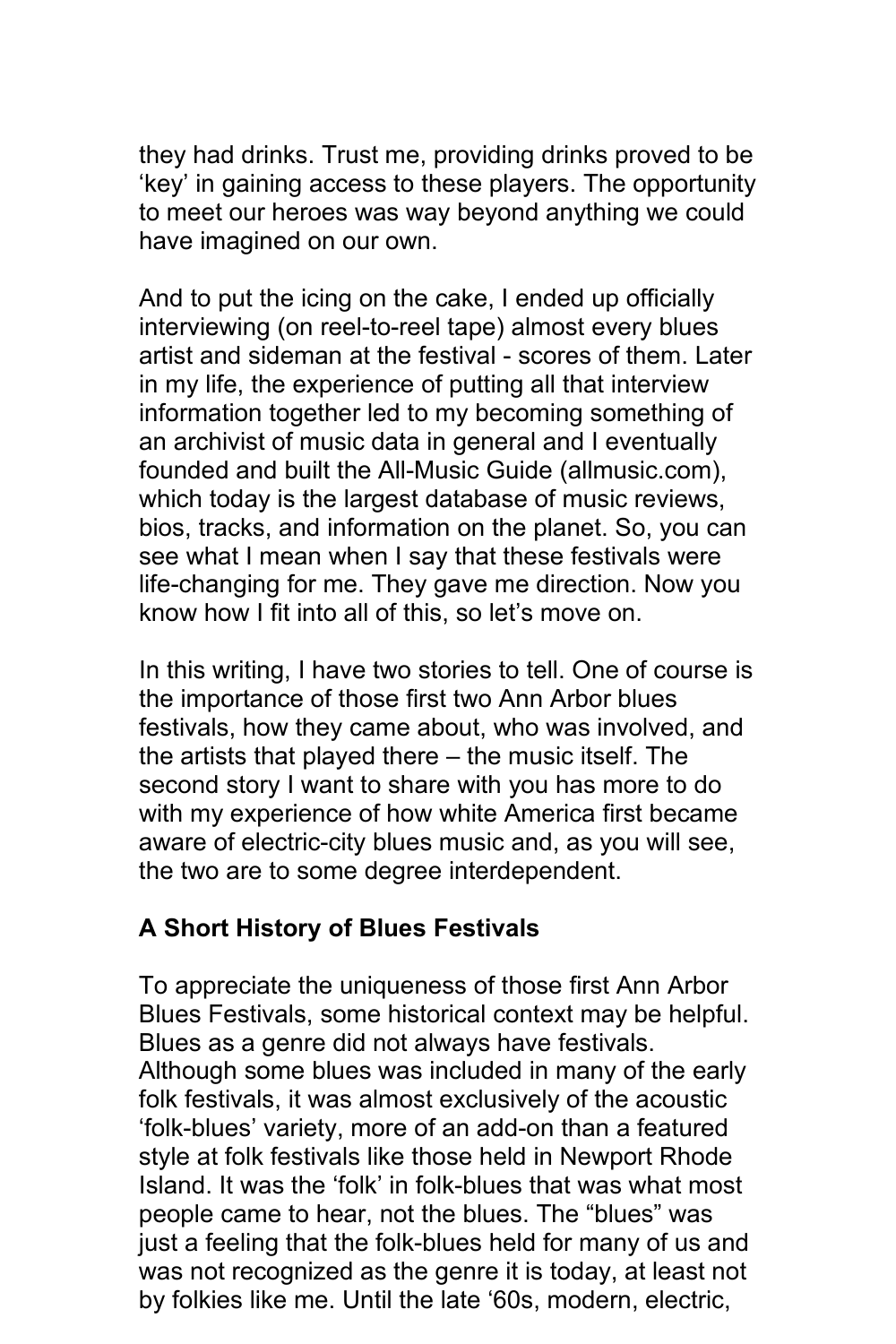citified blues was almost exclusively the province of black Americans, made available on black record labels or served up in hundreds of small clubs and bars across the land. White Americans didn't go there. All that began to change with that first Ann Arbor Blues Festival in 1969, but let's back up just a bit.

# **The Chitlin' Circuit**

Chitterlings or 'Chitlins' as they are called are the large intestines of pigs that have been specially cleaned, stewed, and then fried. The Chitlin' Circuit as it was called consisted of hundreds of small venues (mostly in the South) where chitlins were served along with plenty of beer and music. These were the places where black musicians travelled to play the blues and where black audiences could congregate in a racially divided country and time. The chitlin' circuit also included (on the highend) some major black theaters like the Apollo Theater in Harlem, the Howard Theater in D.C., the Cotton Club in NYC, the Royal Theater in Baltimore, the Fox Theater in Detroit, the Uptown Theater in Philadelphia, and so on.

But for the most part, this kind of blues was played in the hundreds of small bars, clubs, and way-stops along the circuit. Many of the great blues musicians featured at those first Ann Arbor blues festivals knew the chitlin' circuit only too well. For years, these performers had traveled the circuit playing the blues - one-night stands at roadside bars and clubs. To white America, the chitlin' circuit was practically invisible. City blues at that time was black music played in black venues - music for blacks.

## **The Folk Festivals**

By the 1950s, more and more young Americans became interested in their own indigenous music – American folk music. In the later '50s and early '60s,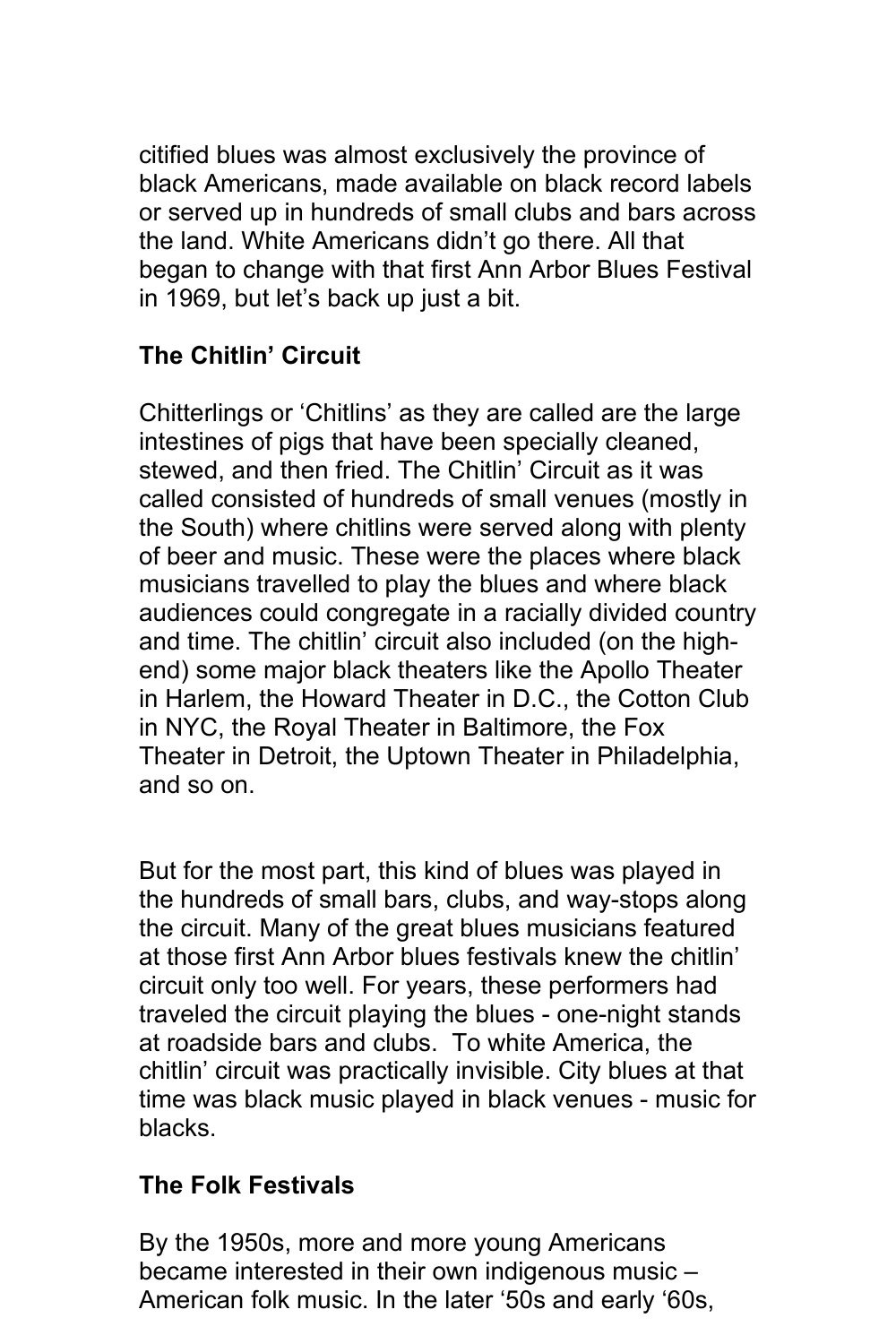festivals and folklore societies became increasingly popular, in particular on college campuses and among more affluent white Americans. Along with the interest in folk music came the folklore societies. My first experience with these groups was the University of Michigan Folklore Society in Ann Arbor in the late 1950s and early 1960s. In 1957, freshman student Al Young (today a poet laurate of California) and Bill McAdoo founded the University of Michigan Folklore Society. Great players like Marc Silber, Perry Lederman, and others were part of that.

And of course there were the folk festivals, of which the one in Newport, Rhode Island is perhaps the most famous, if not the first. The Newport Folk Festival was established in 1959 by George Wein, the same man who in 1954 established the Newport Jazz Festival. The first Newport Folk Festival was held on July 11-12, 1959 and featured, among other acts, the Kingston Trio, a group that had exploded to national prominence only the year before. Flanking the Kingston Trio were classic folk singers like Odetta, Sonny Terry and Brownie McGhee, and of course, the ubiquitous Pete Seeger. During a set by the singer/songwriter Bob Gibson at that first 1959 festival, a young Joan Baez made her national debut to a wildly enthusiastic audience of over 13,000 people. The Newport festival is still considered to be the granddaddy of all folk festivals, even though it has been reduced in size in recent years.

The folk scene in the early '60s was very active and organized enough to have a well-established set of venues (coffee houses, church sponsorships, etc.) and routes that stretched across the country and over which performing folk artists traveled, mostly by hitchhiking. By the early 1960s, folk enthusiasts everywhere were learning the rudiments of music research, at least to the point of tracing particular songs back through time to their roots or at least trying to. It was axiomatic at that time that the original version of a song was preferable to later versions, almost always enriching the listener's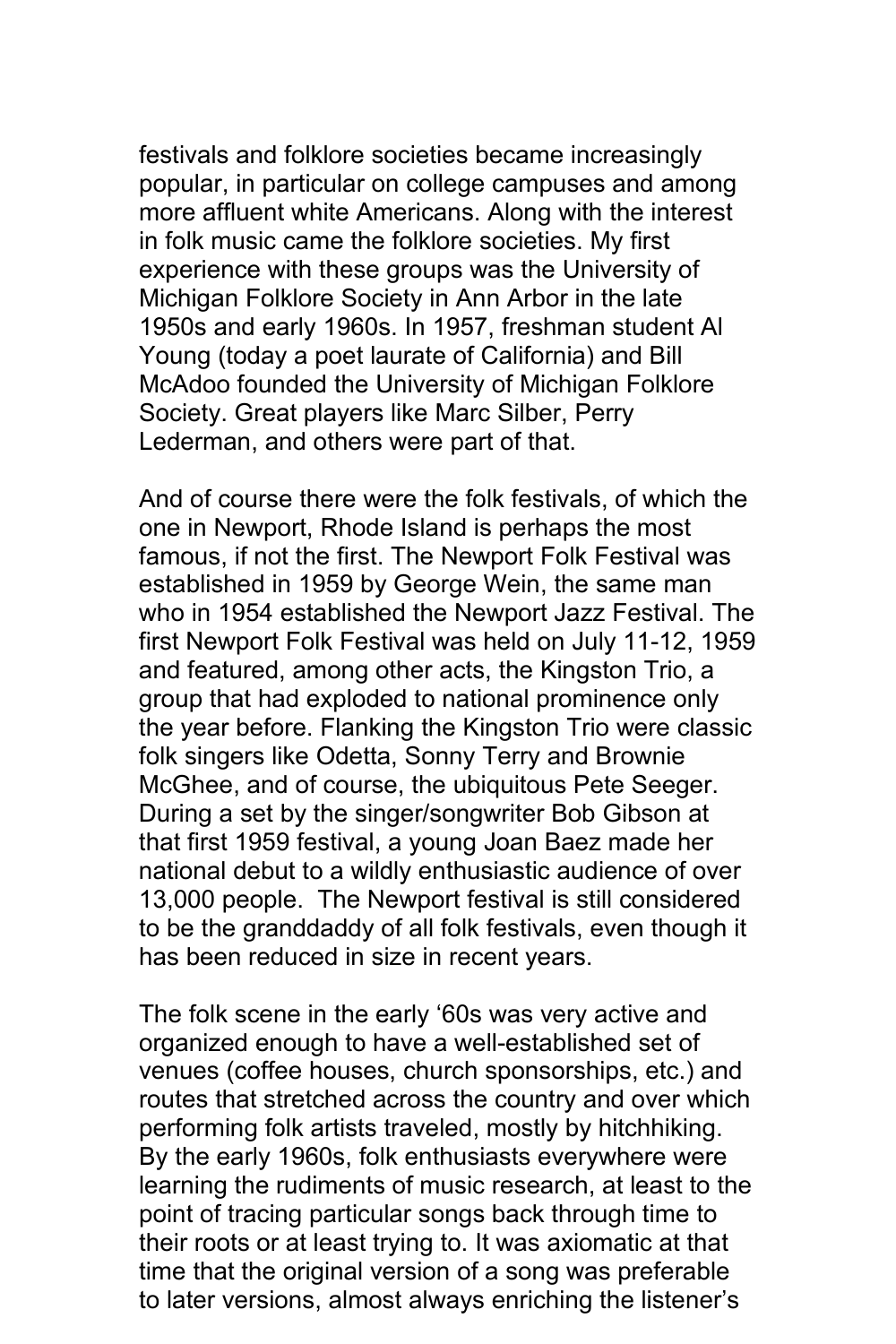experience and enjoyment of the tune. "Sing Out! Magazine" was one of the main repositories of this research, our musical collective heritage.

It should be remembered that the folk-music revival emerged toward the end of the 1950s and the early 1960s, a time when more and more young people were rejecting the culture of the 1950s (the flattop haircuts and what they felt was a cookie-cutter mentality) and thirsting for something a little more authentic. It is a simple fact that most of us looked to the folk music tradition as a way of grounding ourselves, a way to somehow get underneath or break through the social veneer in which we were raised. Future events cast their shadows and the counterculture revolution that was to come later in the mid-1960s was already nascent and emerging.

## **The Folk Scene**

Unlike folk music, whose roots were often in England or Ireland, with blues, to the surprise of most white folkblues lovers, a trip into the history book was often as easy as venturing into a different part of town, only we didn't know it then. The folk music scene was flourishing on college campuses and what started at Newport in 1959 was echoed in the next few years by startup folk festivals all across America, including the Berkeley and Chicago Folk festivals, both of which debuted in 1961. And, although these folk festivals also featured some blues (country blues), the blues at those festivals was mostly treated as part of the folk genre, and as a sidelight at that.

For example, one could hear Jessie 'Lone Cat' Fuller at Hertz Hall (Berkeley, CA) in 1959 and at Newport in 1960. In 1960 Robert Pete Williams performed at Newport. Other festivals in the early 1960s had Lightnin' Hopkins, Mance Lipscomb, and Mississippi John Hurt, Rev. Gary Davis, Sleepy John Estes, Jesse Fuller, and occasionally John Lee Hooker. It is hard for me to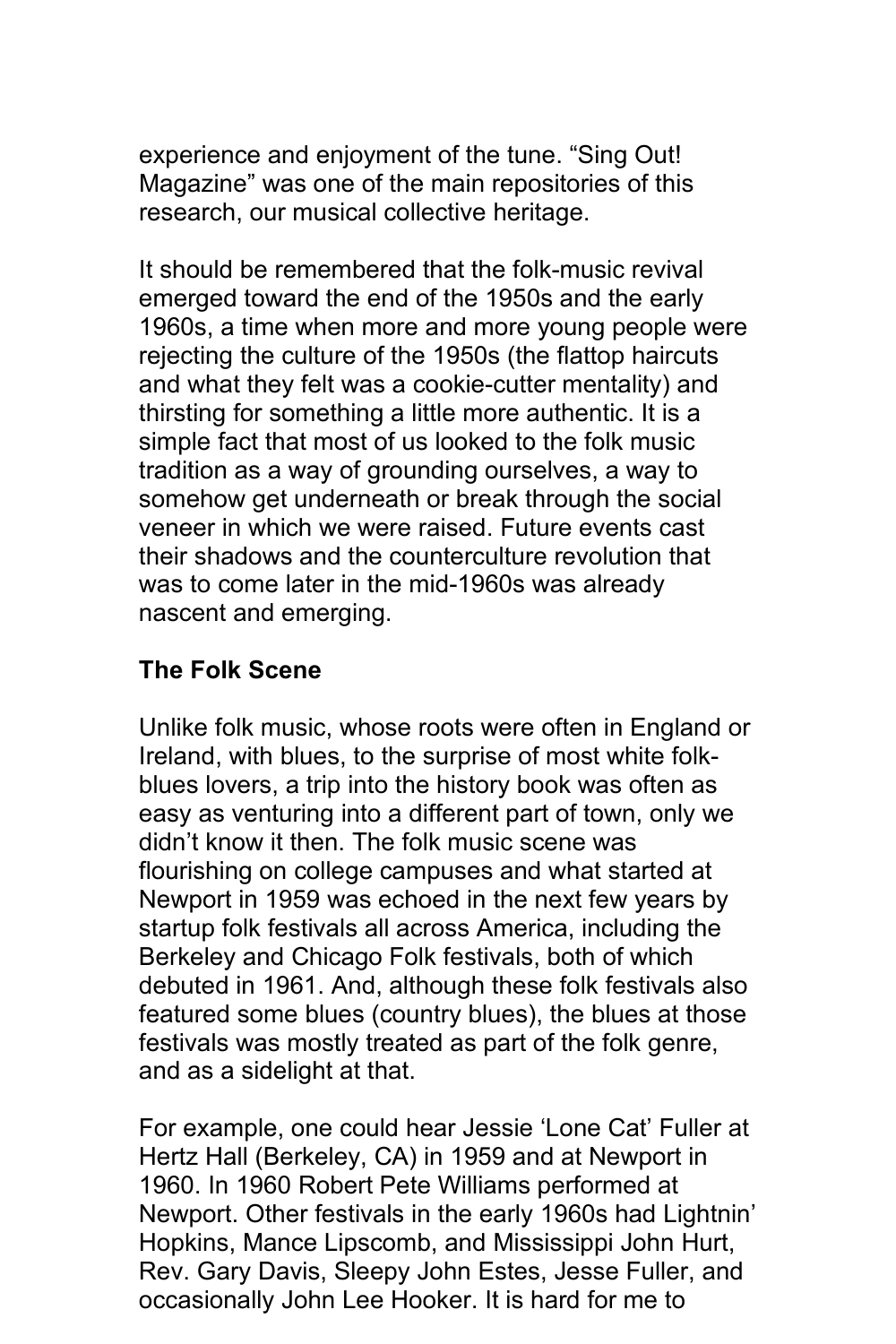imagine John Lee Hooker or Lightnin' Hopkins not getting mainstream attention wherever they played. In 1965, an electrified Bob Dylan, backed by the Paul Butterfield Blues Band, shocked the Newport folk crowd and helped to bring awareness of modern city blues to a mostly white folk crowd. Dylan was booed.

## **The Folk Revival – Looking for Roots**

This folk music revival in the later 1950s and early 1960s was just that, a revival, an attempt to revive a music that most felt was already deeply embedded in the past. The revival started out looking back and, for the most part, stayed that way for many years. We sought to revive and find our future in past songs rather than writing our own songs for the future.

Initially, younger folk artists were just too shy. Emerging players like Bob Dylan, Ramblin' Jack Elliot (and scores of now-unknown players schooled in traditional folk music) were (at first) not focused on writing songs themselves. Their favorite contemporary songwriter was probably Woody Guthrie, but most of the songs they played came from even earlier times, sometimes all the way back to England and Europe. The great majority of folk artists did covers of earlier songs, Dylan included. The goal then was to do them well, to revive and make them live again.

Pivotal artists of the time like Joan Baez and the New Lost City Ramblers were not writing their own songs, but instead re-enacting and re-presenting the finest in traditional folk music. Their technique was flawless, but it was not their own songwriting creativity that was being featured. Groups like the Kingston Trio and the Weavers are perfect examples. The folk music magazine "Sing Out!" is a written testimony to this approach. White America was exploring its roots, but we were looking backward to find what we felt was missing in the present – our living roots. Folk artists as a group had not yet empowered themselves to write for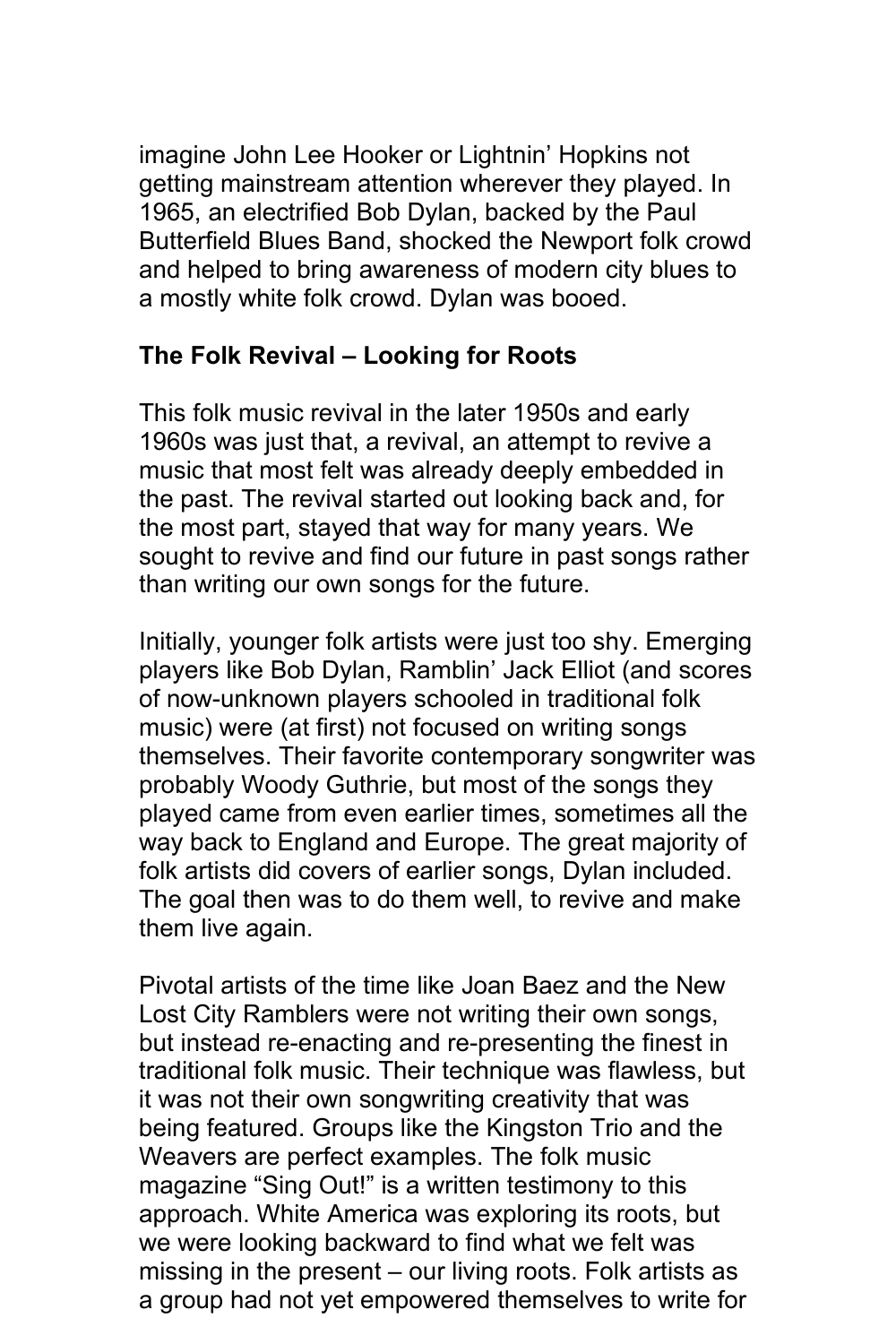the present, much less for the future. They were too busy trying to make the past live again, reviving their heritage. That's why it is called a revival.

I was fortunate enough to be part of the early folk scene in the late 1950s and early 1960s. There was a route we all traveled that went from Cambridge, Massachusetts to New York City, to Ann Arbor, to the University of Chicago, to Madison, Wisconsin, to Berkeley, California, and then round back again. For the most part we all hitchhiked or piled into cars that could barely run all the way across this wide country. If I remember right, I believe I hitchhiked the distance from Ann Arbor to New York City some ten times and hitchhiked to and lived in Venice Beach and North Beach, San Francisco as early as 1960. I even travelled with Bob Dylan for a while, hitchhiking together with my friend Perry Lederman, who back then was a legendary guitar instrumentalist.

The folk route also included side trips to places like Oberlin and Antioch colleges in Ohio, and so on, wherever colleges and universities were. In Ann Arbor, folk artists like Bob Dylan and Joan Baez were frequent visitors, while groups like the New Lost City Ramblers and the Country Gentlemen were pretty much regulars and Ramblin' Jack Elliot spent a lot of time there. We met mostly in houses or apartments and it seems we spent an inordinate amount of time drinking coffee and smoking cigarettes in the cafeteria of the University of Michigan Student Union. I can recall sitting around the Union with a nervous Bob Dylan who was awaiting the Michigan Daily review of one of his earliest performances in Ann Arbor. He couldn't bear to leave town until the review came out. When he saw that the review was good, Dylan was on his way to the edge of Ann Arbor, hitchhiking out of town.

#### **Singers, Not Songwriters**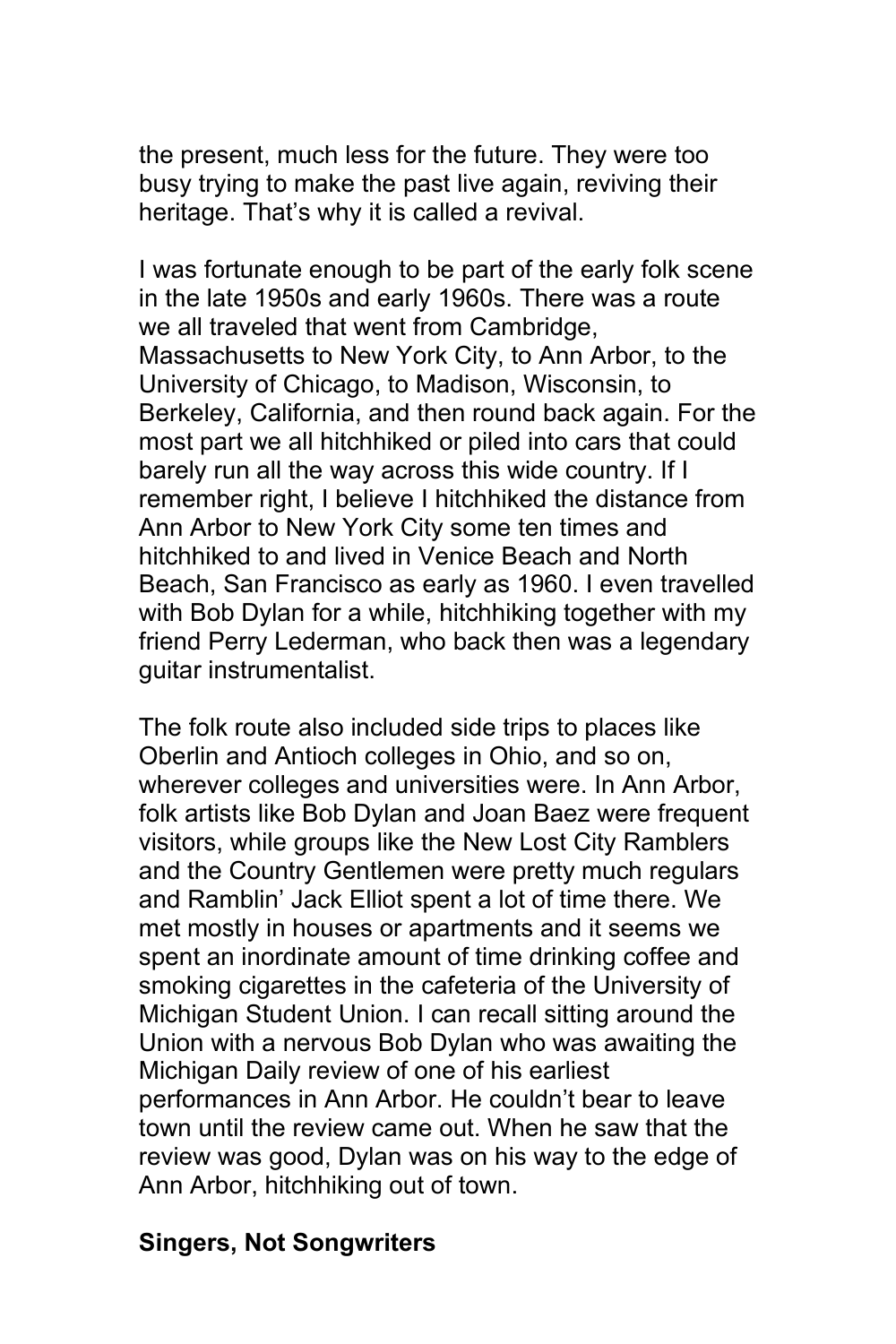For the most part, the folk movement at this time was oriented around covering traditional folk tunes. The folk artists originality was in how well they sang the song and not yet in the writing of contemporary songs. This is not to say that no songs were written; some were. My point is that back then it was all about the 'singer' in 'singer/songwriter' and not yet so much about the 'songwriter'. For most of us, that came a bit later.

I can remember well traveling in 1961 with Bob Dylan and stopping at Gerde's Folk City on West 4<sup>th</sup> Street in New York City. Gerde's was 'the' happening place back then and the folk star of the moment in that club was a guitar virtuoso named Danny Kalb, who later became part of the group known as the "Blues Project." Dylan was obviously aware of and perhaps a little jealous of the attention Kalb was getting (you could hear it in his voice), but it was not just petty jealousy. He honestly could not understand what Kalb had going for him that he didn't. It boggled his mind. I didn't know then that my traveling companion was "The" Bob Dylan, but I am certain he must have. After all, he had something to say.

Remember, all of this was in the early 1960s, well before Haight Ashbury and the hippie scene. Most folkies (like myself) were wanna-be Beatniks, but that train had already left the station. We stood outside conventional society, but we were not so much politically alienated from that society as we were repulsed by it, and fascinated by the world of music, literature, art, and our own little social scene. Things were happening man! I was 19 years old.

#### **The Folk Blues**

Real folk-blues artists like Elizabeth Cotton and Jessie 'Lone Cat' Fuller began to be featured at festivals like the Berkeley Folk Festivals in the late 1950s. Many of them came to Ann Arbor where I lived and we heard them live, songs like "Freight Train" (Cotton) and "San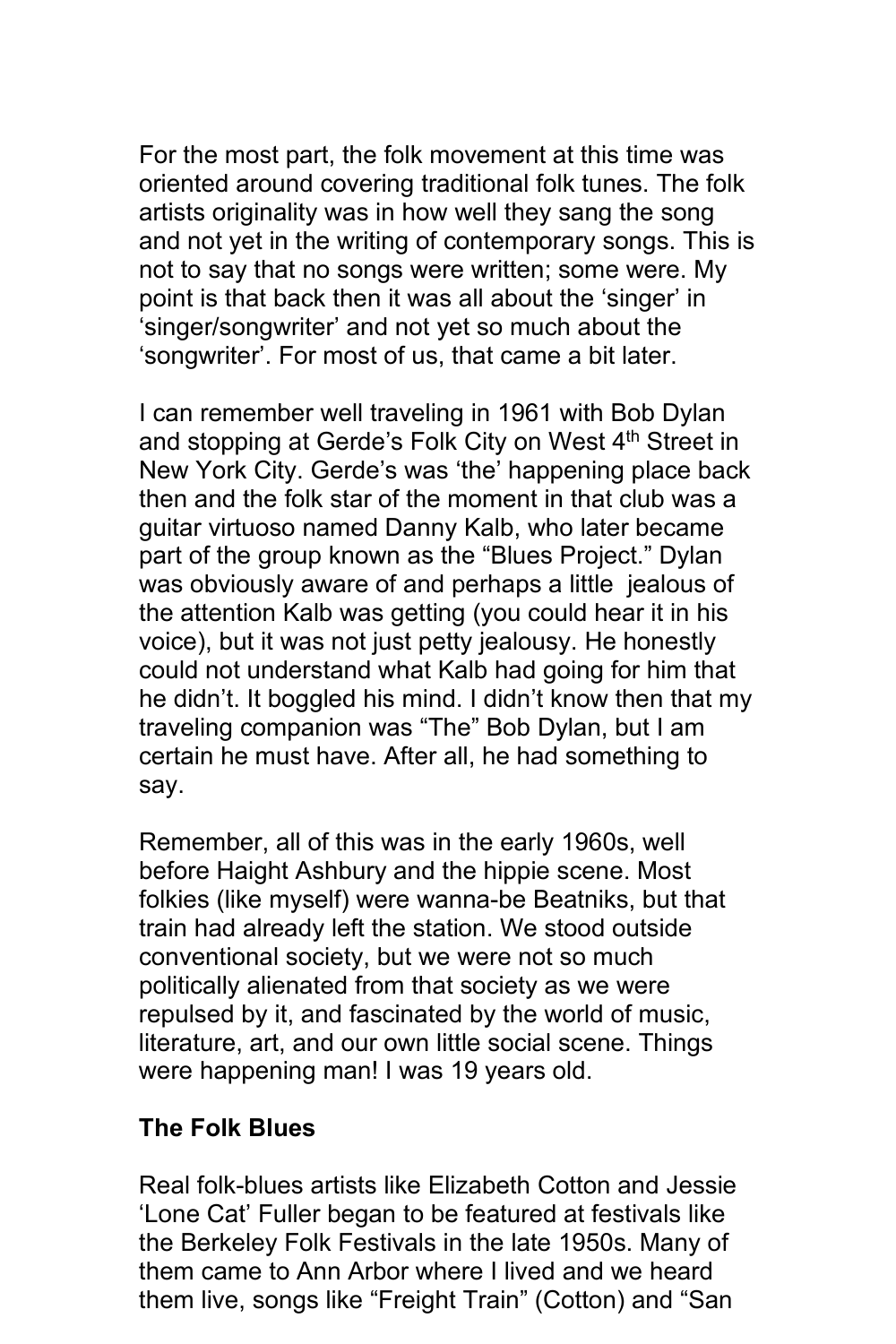Francisco Bay Blues" (Fuller). To folk enthusiasts like myself, this was still just folk music, but you did get a different feeling when you heard the blues. To me at the time, this just sounded like really good folk music – 'really' good. Back then we didn't know much about the blues, but we sure could feel that music.

While folk enthusiasts heard some blues early on (as mentioned), it was at first mostly only the folk blues, and folk blues were seen as just another form (albeit, with a lot of feeling) of folk music. Later, and only very gradually, more and more country blues began to appear, but usually only southern acoustic blues, not music from the North and nothing at all from the inner cities. There was no awareness of inner-city blues or electrified blues and no interest either. At that time electric-folk music was an oxymoron.

## **Being Part of the Scene**

As a folkie myself, I can remember listening to acoustic folk-blues and really loving it, but I treated it the same way I treated traditional folk music, as something that also needed to be preserved and revived: learned, played, shared - kept alive. It was a natural assumption on our part that we were listening to the vestiges of what had once been a living tradition and we wanted to connect to that past, to revive and relive it. We had no idea that modern electric blues music was not only 'notdead', but was playing 'live' most nights of the week probably only blocks away, separated from us by a racial curtain. We just had no idea. The folk music scene had few blacks in it (other than a handful of performers) and those that were present were usually the older folk-blues artists like Sonny Terry, Odetta, and so on. Their music was perceived by folkies as coming out of the past, not part of the present. Their singing was seen as some kind of recreation.

Please don't get the idea that our exposure to folk music was only at concerts or folk societies. Like most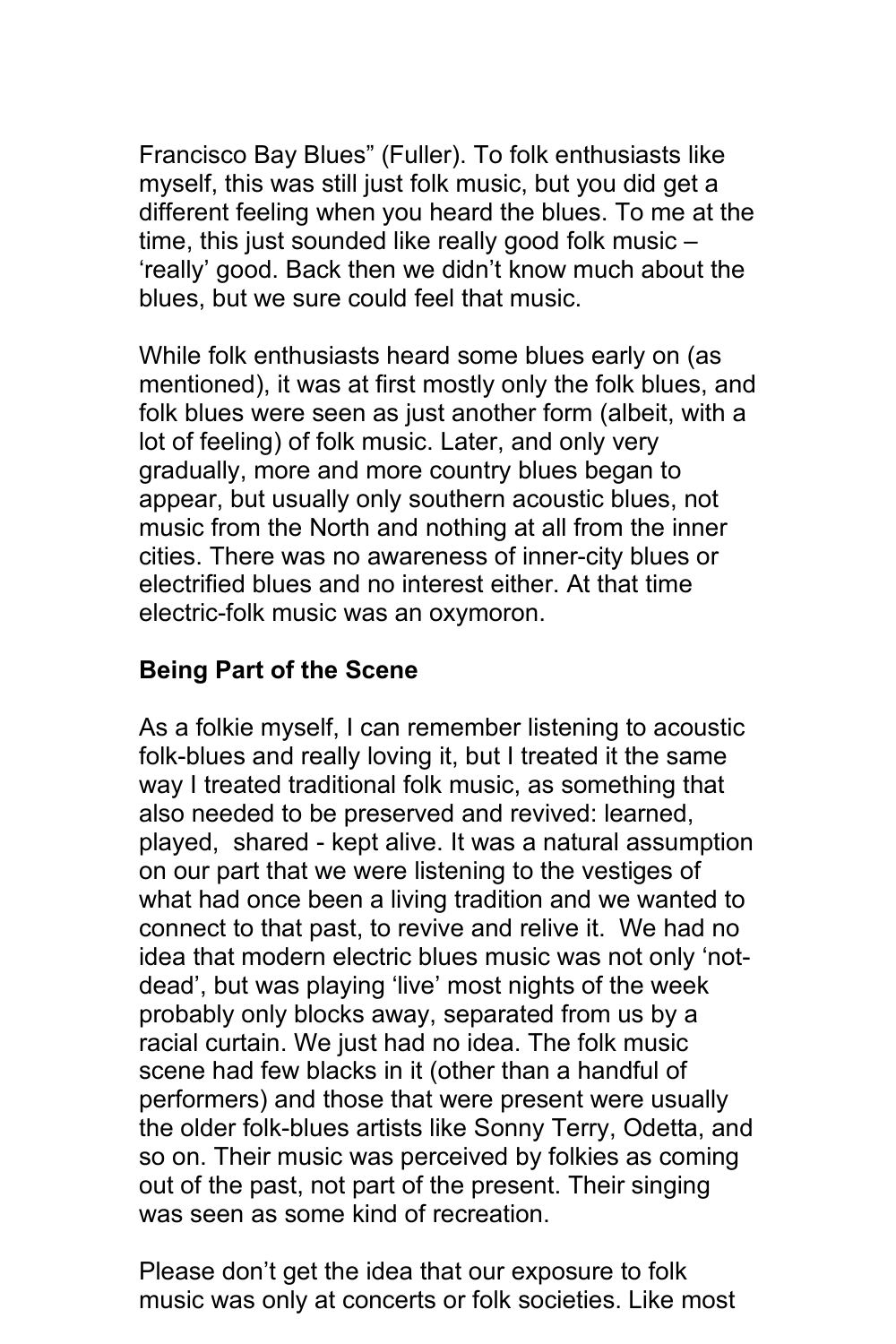musicians, we played or practiced music all the time, if only to learn the songs and how to play our instruments. We were also exposed to a lot of jazz. In Ann Arbor in the early 1960s, before bars could serve liquor by the glass, everyone met in apartments and houses around town to drink, smoke pot, and play music. This was primarily a jazz scene and young folkies (underage high-school kids like me) were tolerated as long as we kept to the shadows and sat along the far edges of the rooms. We took this all in.

And quite a scene it was. I remember one house on E. Williams Street in Ann Arbor. Protruding horizontally from its second story hung a huge flag with a picture of Thelonious Monk. At nights, especially on weekends, there was impromptu jazz in that house that went on most of the night, with players like Bob James, Bob Detwiler, Ron Brooks, and many others. It was music, music, music plus wine and pot. High school kids like me sat on the floor, squeezed in along the back wall. We didn't rate any pot, but we used to snort the ashes from joints that others had smoked. That should tell you how desperate we were to be part of the scene!

### **Searchin' for Roots**

We experienced jazz along with our folk music, but still not much blues. And the jazz was anything but bluesy jazz; it was more frenetic, like bop. And if it wasn't jazz we heard, then it was classical music played in the background on the stereo. Again: not much blues. This is an important point, because when the mostly-white folk musicians like myself were suddenly exposed to modern (and virile) inner-city blues players like Junior Wells, Magic Sam, and Howlin' Wolf, we were astonished.

As folkies made the gradual transition from studying and researching traditional folk music to also searching out historic country folk blues and then on to discovering modern city blues, all of a sudden things lit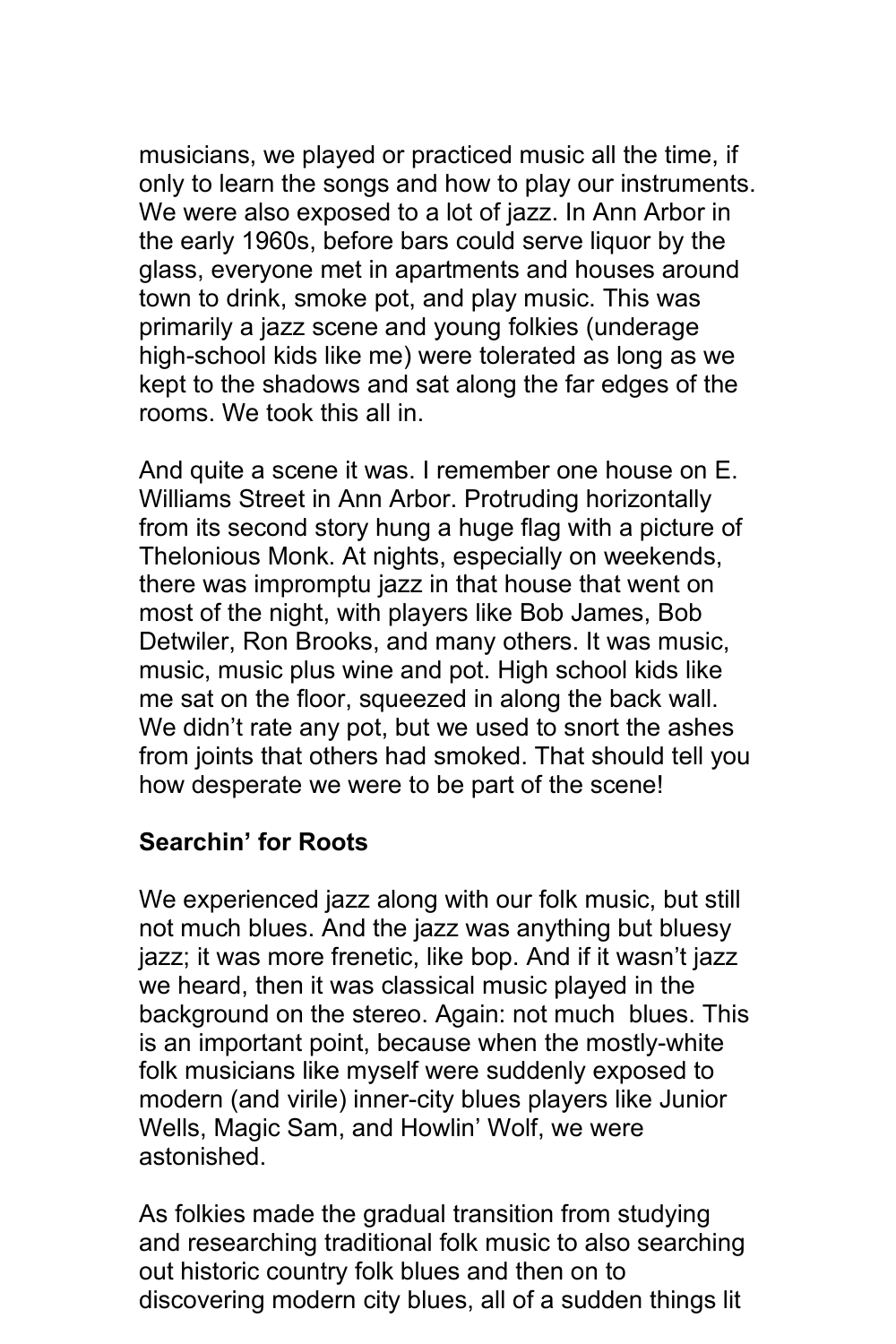up. We got it. Blues was not simply R&B or pop music like you heard on the radio, but music by plain folks – folk music! We could see that blues was the same as folk music, only modern, fresh – alive and well, plus incredibly potent.

What we had assumed must always be lost in the past, like folk music that depended on our efforts to restore and revive it was, when it came to blues, very much alive and in the present – staring us in the face and more-or-less happy to see us at that. This blues music we were hearing lived in the present and not just in the past. It did not need us to revive it. Our idea of folk music as something to restore and treasure suddenly moved from the past into the present in our minds. We made the connection. Blues didn't need restoration. It was still with us and it was powerful. It was like the movie Jurassic Park; we had found a living dinosaur, folk music that lived in the present! And this music revived us and not vice-versa!

The blues scene in the early 1960s as played out in the small clubs and bars of Chicago, Detroit, and other major industrial cities, while very much still alive, was by then itself on the wane, only we newcomers didn't know that yet. To us, it was way more alive than the standard folk music we knew. Intercity electric blues music was still authentic and strong, but (for the most part) the next generation of younger blacks was already not picking up on it; they were just not interested. Chicago-style city blues was, to younger blacks at that time, old-peoples music, something from the South, a past and history they wanted to get away from rather than embrace. Younger blacks had already skipped ahead to R&B, Motown, and funk. Forget about those old blues.

My band played in a black bar for something like a year or a year and a half, a bar filled with mostly older black folks and a sprinkling of hippie whites who had come to see us. This was in 1967. Right next door was another black bar, where all the younger blacks hung out and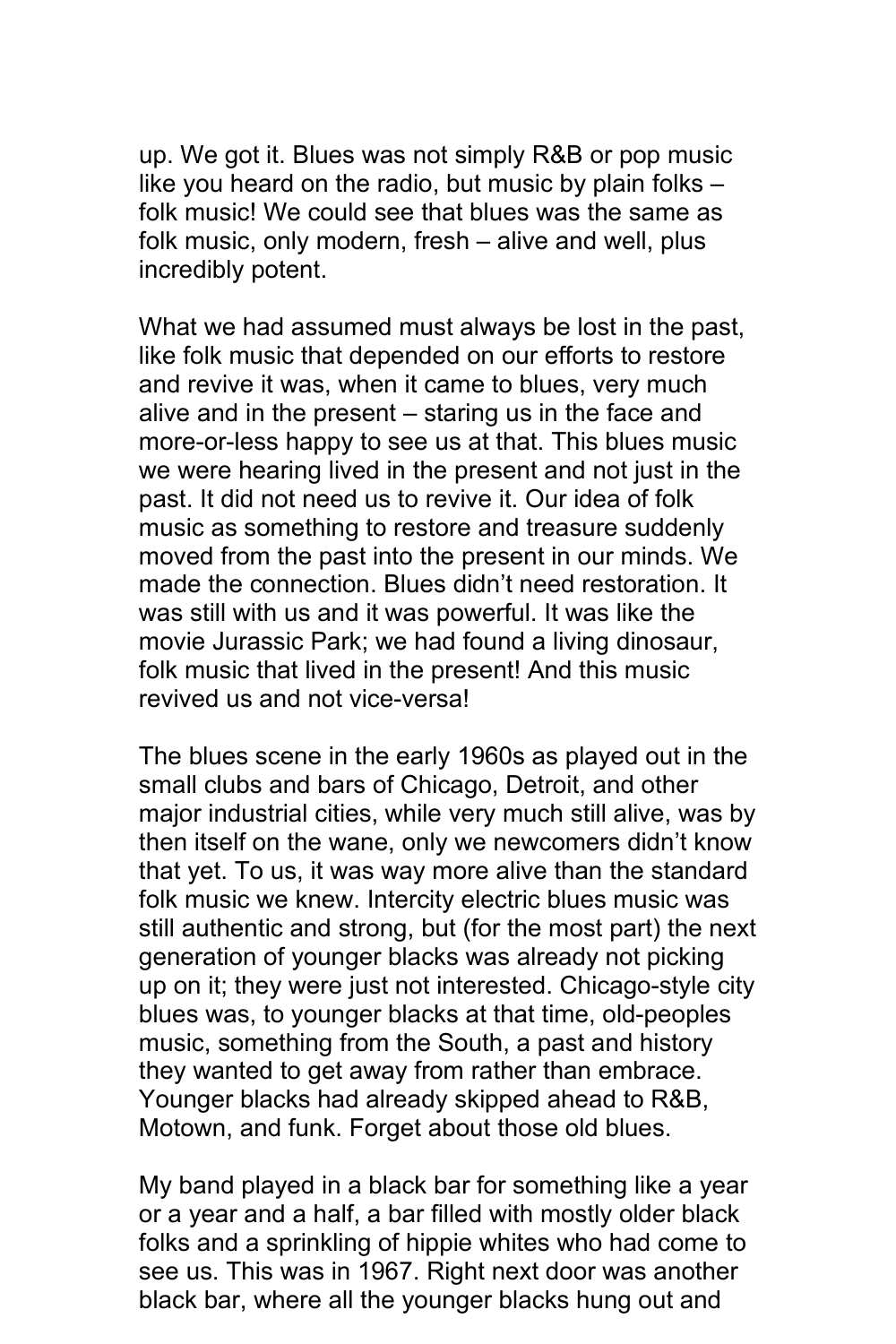where they played only the latest R&B hits. The younger blacks seldom came into our bar and, in general, were embarrassed that their parents and elders were listening to blues played by a racially-mixed band – listening to white boys play the blues. How embarrassing! Interest in the classic Chicago blues was just not there for the younger generation of blacks. They felt that blues was music from an older generation, music for old people.

While within the black community the door was slowly closing on the Chicago blues artists (even the artists knew this), another and much wider door for this music was opening onto white America, an open door that would extend the careers for many of these artists and secure their music well into the future.

B.B. King said in Time Magazine in 1971:

"The blacks are more interested in the 'jumpy' stuff. The whites want to hear me for what I am "

## **1965: A Sea Change**

As pointed out, in the early 1960s the folk music revival was one of the main things happening on all the major campuses across America: Cambridge, Ann Arbor, Chicago, Madison, Berkeley, etc. What happened to it?

For one, in the mid-1960s, pop music groups like the Rolling Stones were busy recording covers of blues classics and pointing out the source – the artists who originally wrote and recorded them. White players like me, eager for guidance, hunted down the original blues 45s, which were a revelation to us. I can remember rummaging through bins of old 45s in downtown Chicago and finding just incredible music.

That first "Rolling Stones" album, of the same name, was released in April of 1964. It contained tunes like Jimmy Reed's "Honest I Do," "Willie Dixon's "I Just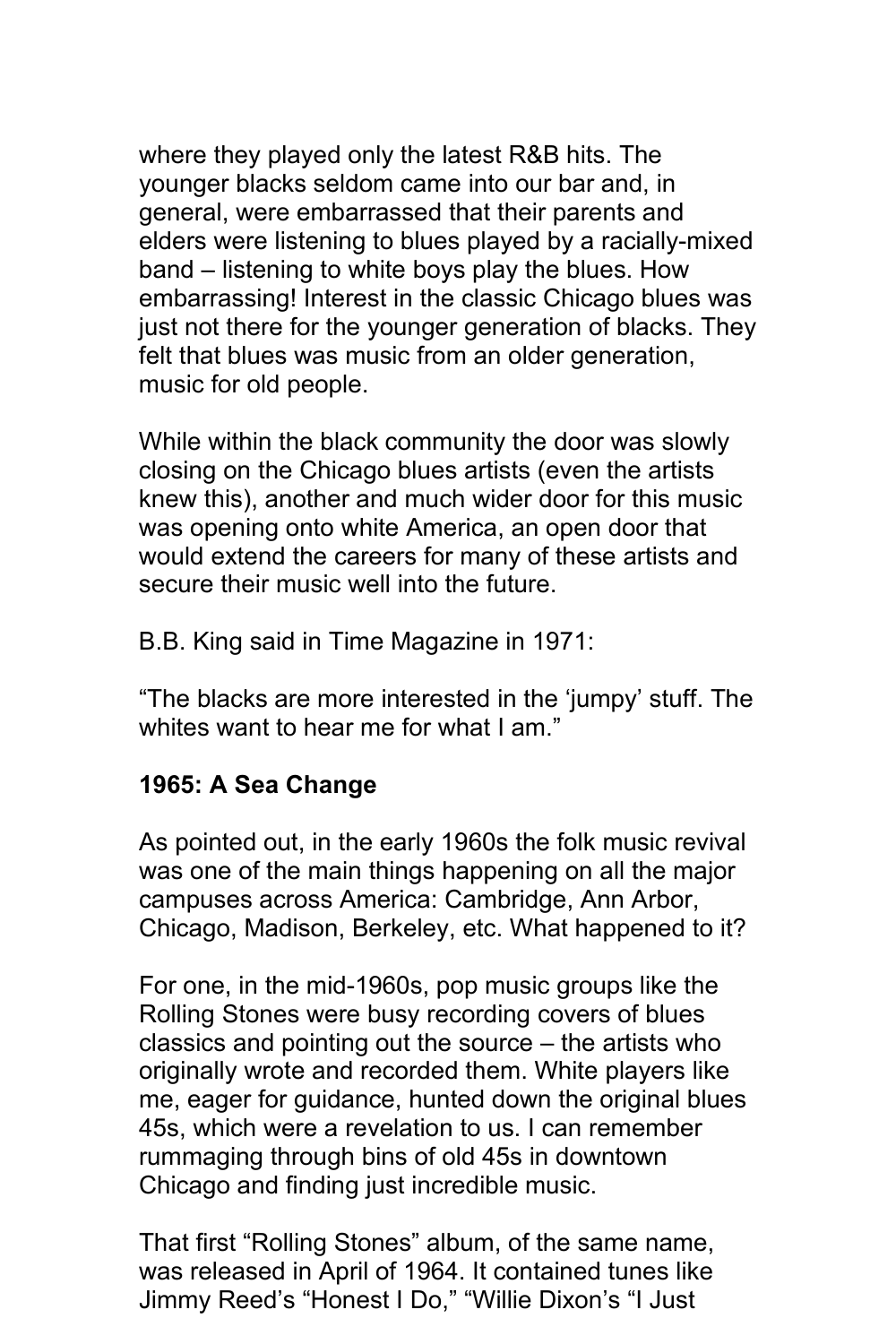Want to Make Love to You," "I'm a King Bee," plus songs by Chuck Berry and Rufus Thomas.

The Stones second album, also released in 1964, veered away from the blues and contained tunes recorded by Chuck Berry, Wilson Pickett, Dale Hawkins, songs like "Under the Boardwalk." It also included the blues-R&B tune made famous by Irma Thomas, "Time Is on My Side." In 1965, the album "Rolling stones, Now!" had the Dixon-Wolf classic "Little Red Rooster."

From that point onward, the blues content of Rolling Stones albums decreased. In 1965, the album "Out of Our Heads" had no real blues tunes, and neither did their other 1965 album, "December's Children." It was those first two albums in 1964, and in particular the first album, that pointed the blues out to many in the white audience. The U.K. was all about authentic blues well before white America ever heard of them.

In the wake of the Beatles and Rolling Stones, late summer and early fall of 1965 saw the emerging dancehall scene in San Francisco and the arrival of bands like the Grateful Dead. This was the beginning of the hippie era, and it's when my own band, the Prime Movers, formed in Ann Arbor, Michigan. We knew nothing of the Grateful Dead, yet we too arose at the same time and represented a new era in music and lifestyle.

In fact, the summer of 1965 was the trigger point for so very much. It marked a change in the folk scene with the advent of groups like the Paul Butterfield Blues Band. If there was a single band that opened up blues to white players, it was the Butterfield Band. That first Butterfield album appeared late in 1965, and it totally kicked ass. The Butterfield band in person was way more powerful than anything they managed to record.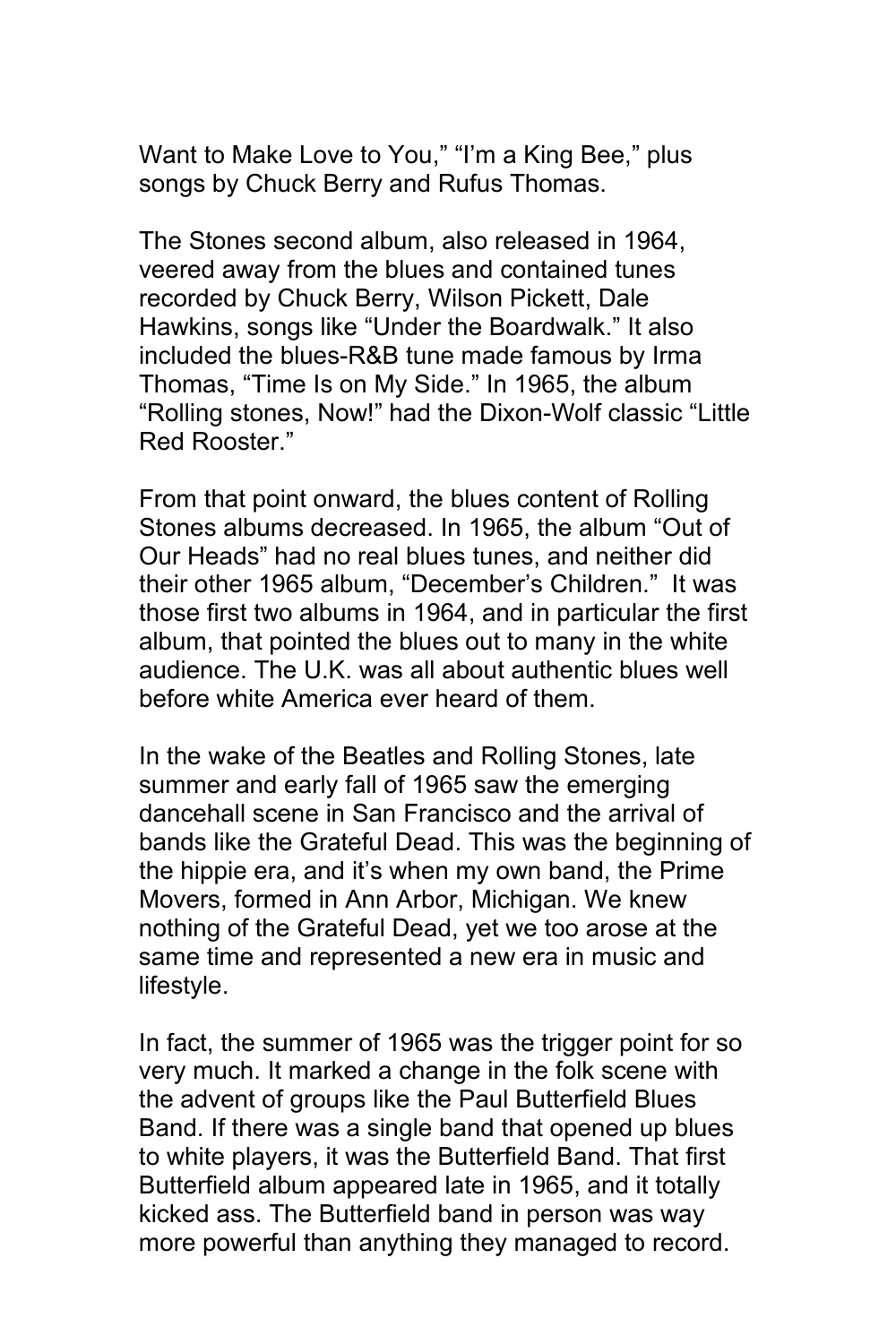This racially mixed band playing authentic Chicago blues sent a lightning bolt-like signal to all of us who were just waking up to the blues anyway. Their message was that white players could overcome their fear to play black music, including the blues. The Paul Butterfield Blues Band set the standard and set white musicians on notice that anybody was free to try to play the blues. We were emboldened to try.

Unlike many areas of folk music, modern city blues at that time was anything but a dead art. While the lineage of most folk music required revival, like trying to trace out the history and line of the music, this was not true of blues. The blues lineage was not only unbroken, but indeed very much alive, both on black record labels and in thousands of bars and clubs across the nation. Perhaps some forms of country blues were endangered, but inner-city blues (at least for the older generation of Blacks) was in full swing. White Americans just knew little or nothing about it. During the later 1960s, all that changed. And last, but not least, many of the modern city blues players were still reasonably young and more than willing to be discovered. They needed the money and appreciated the recognition.

Historians would agree that from the middle to the late '60s, music in general was, to a real extent, fusing. The whole psychedelic era blurred the boundaries of different music genres and emboldened white players to play music of all kinds – black, Indian, Asian, etc. The first extended psychedelic-like guitar solo/jam was Michael Bloomfield and the tune "East-West " on the Butterfield album of the same name in 1966. It was over 13 minutes in length and inspired legions of heavy metal players that followed. My brother Dan and I recorded an early version of "East-West" sitting behind a curtain in a Chicago bar with a reel-to-reel" tape recorder. Our recording was release some years ago.

### **The American Folk Blues Festival in Europe**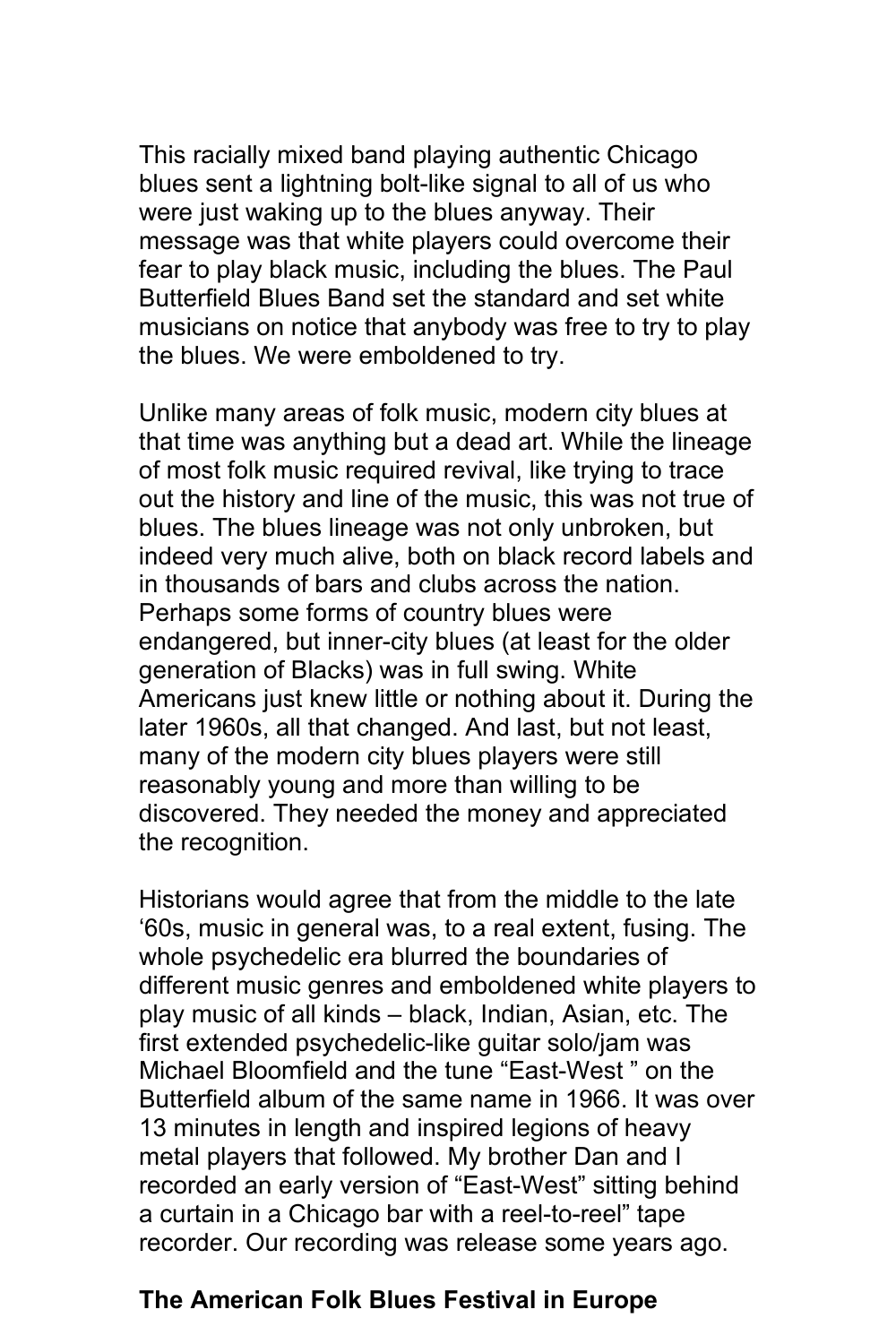The first large-scale blues festivals, "The American Folk Blues Festivals" were not really festivals and were never held in America. Established in 1962 and lasting through 1972, these so-called festivals were in fact tours of Europe by groups of black blues artists thankful to get the work. This is what informed the British bluesoriented groups like the Rolling Stones in the first place. Starting in 1962, at a tour run of three weeks, the American Folk Blues Festival excursions eventually would run up to six weeks. Individual concerts often lasted three to four hours. The tours started up again in 1980 and lasted until 1985.

Europe has always been in love with American black music, especially blues and jazz. Whereas in this country players like Muddy Waters and Howlin' Wolf found it hard to get a job outside of their home-town bars and the Chitlin' Circuit, in Europe these players were treated like VIPs and played to rapt audiences. Race was never a real issue on the continent. This is why so many black blues and jazz artists have relocated to Europe. They found jobs that paid well and they were not considered second-class citizens.

Thanks to these touring festivals, Europe heard such blues greats as T-Bone Walker, Memphis Slim, Willie Dixon, Sonny Terry, Brownie McGhee, and John Lee Hooker. In 1963, the list was joined by Muddy Waters, Otis Spann, Victoria Spivey, Big Joe Williams, Lonnie Johnson, and Sonny Boy (II) Wiliamson. 1964 brought Hubert Sumlin, Lightnin' Hopkins, Sunnyland Slim, sleepy John Estes, and Howlin' Wolf. And in 1965, there was Mississippi Fred McDowell, J.B. Lenoir, Big Walter Horton, Roosevelt Sykes, Buddy Guy, Big Mama Thornton, Doctor Ross, and others.

In a very real sense, Europe was privileged to hear the more modern, electric, city blues well before the general (white) public in America knew anything about it. White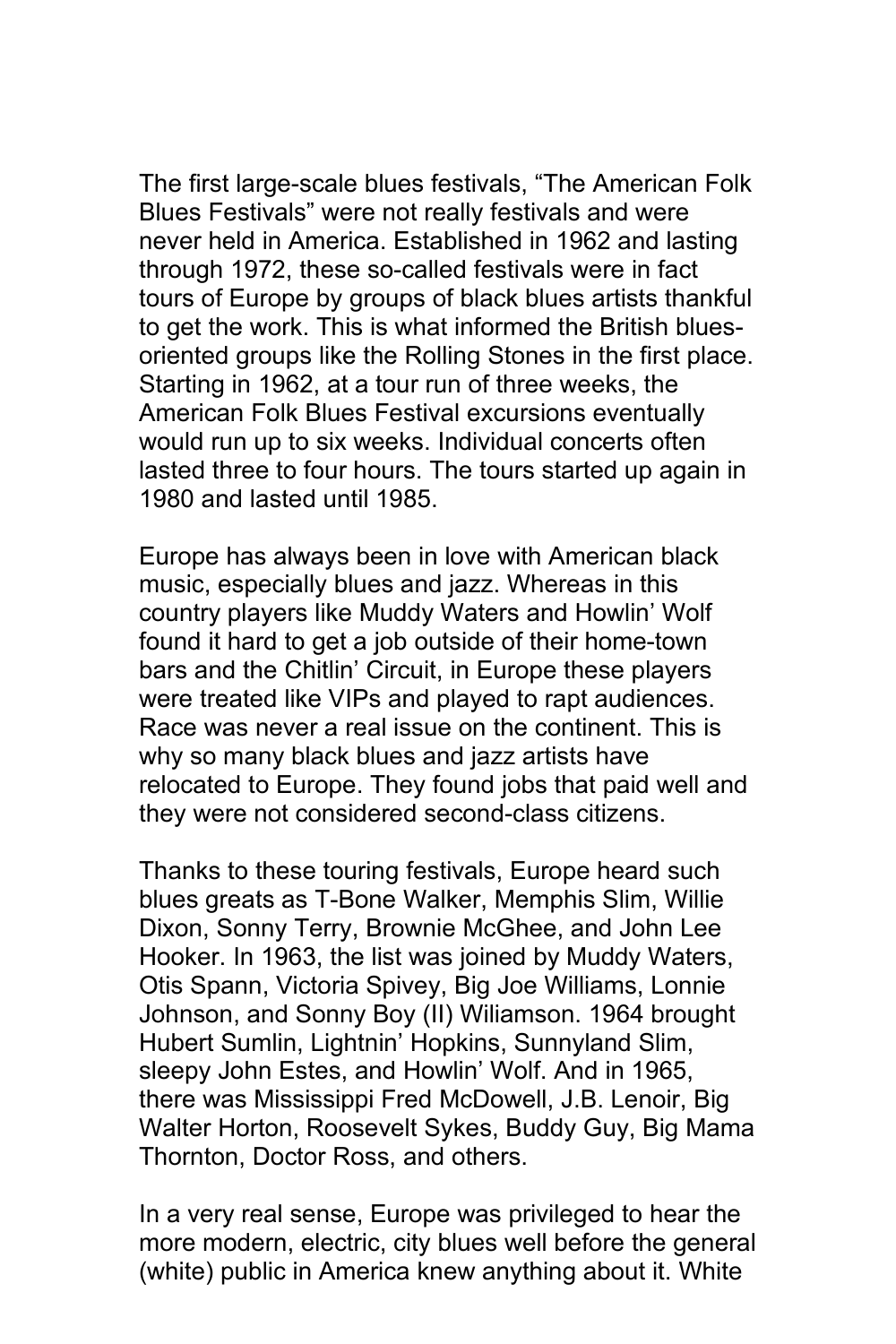America for the most part did not even know this music existed until the later Sixties.

## **Memphis Country Blues Festival 1967**

Perhaps the earliest festival in this country dedicated exclusively to blues, albeit the more acoustic folk or country blues, was the "Memphis Country Blues Festival." Although it was organized in 1966 with the help of the great blues journalist Robert Palmer, the first festival was actually held in 1967. For example, the 1968 festival featured artists like Bukka White, Nathan Beauregard, Joe Callicott, Furry Lewis, and Rev. Robert Wilkins. Again, as the festival title suggests, this was country blues and acoustic artists, not the inner-city electric blues that had not yet been celebrated. That was to happen in Ann Arbor, Michigan.

## **The Ann Arbor Blues Festival: The First of Its Kind**

There is no doubt that the first North American all-out blues festival for modern, electric city blues (in fact all types of blues) was the Ann Arbor Blues Festival held in the fall of 1969. It featured artists like Muddy Waters, Junior Wells, B.B. King, Otis Rush, J.B. Hutto and the Hawks, Howlin' Wolf, T-Bone Walker, Magic Sam, Freddy King, and dozens of modern-electric blues players as well as traditional blues artists like Son House, Lightnin' Hopkins, and those in between like Clifton Chenier, Roosevelt Sykes, and many others.

In the Ann Arbor festivals, the accent was off the folk and country blues and right on modern, big-city, electric blues artists. After all, Ann Arbor is only about a threehour drive from Chicago. While the Newport Folk Festival sometimes featured more than folk music, and to a small degree helped blues to segue from folk and country blues to a more modern blues, this was not something they actively featured. For many years, electric anything was frowned upon at the Newport